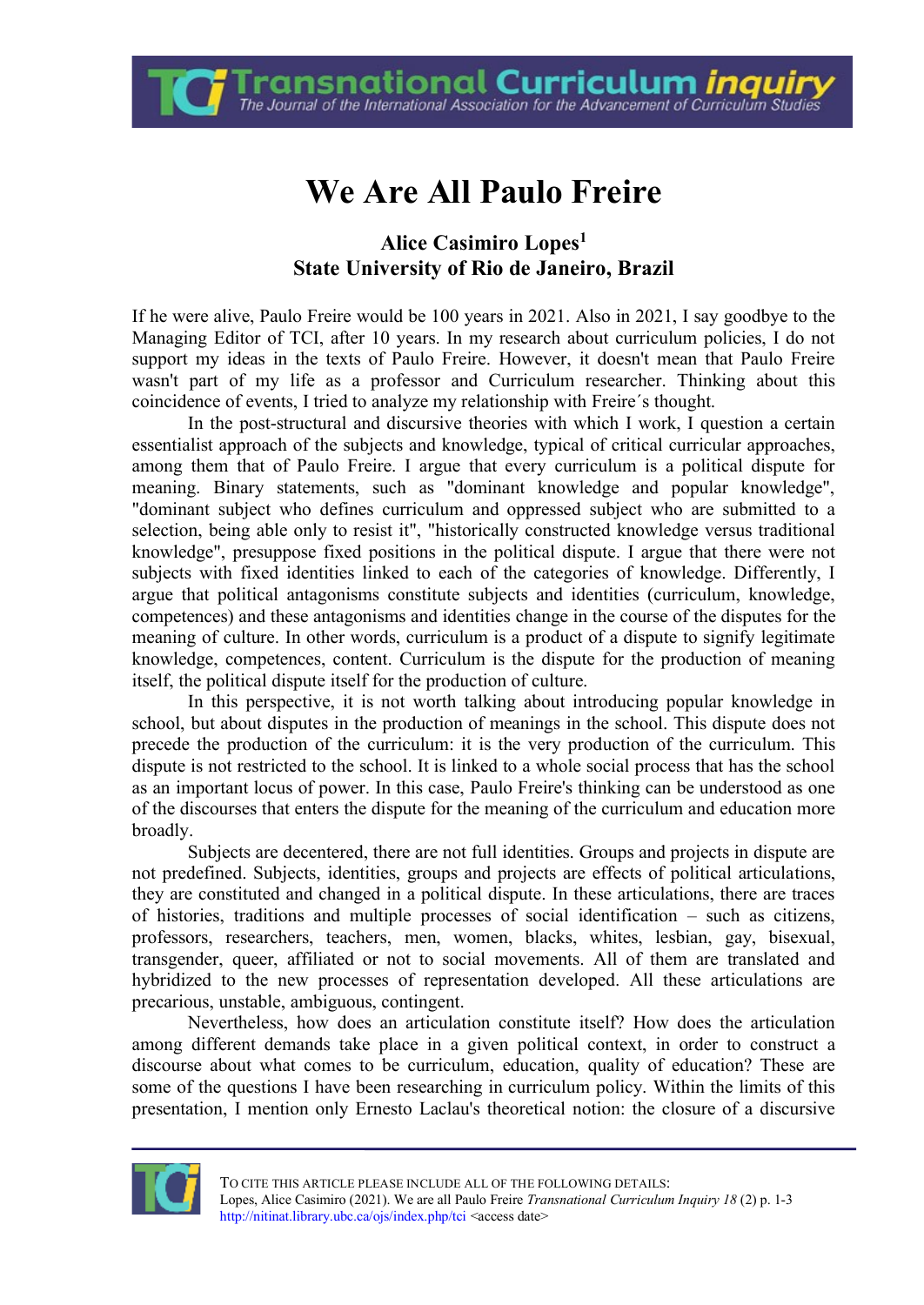articulation is guided by the logic of equivalence (Laclau,1996). Usually the articulations, linked to the formation of political groups, are conceived according to an equality of purposes or conceptions or even identities. Laclau questions this perspective by proposing that equivalence (never equality) depends on antagonism to a difference expelled from the articulatory chain. This difference is an exterior against which all other differences included in discursive totality are antagonized and become equivalent, giving up their particularities.

In this process, a group is built. Some individuals remain together around contextual and contingent demands and drive others away from that same group. Sometimes we call this group as "our group". In politics (even curriculum policy or any policy), we are always building this "our group" (we) against "the others", the ones that are against us (them). In this antagonistic relationship "we" against "them", antagonism is not due to previously constituted identities that are denied. The identifications of "who we are" and "who they are" are constituted by the antagonistic relationship. The identities in an antagonistic relationship are interdependent, they are established as a result of mutual opposition and this opposition is always constitutive: I can only say that something threatens a certain identity if at the same time I affirm the existence of that same identity. Affirming Western and Eastern identities in contemporary political dispute, for example, is not based on a set of characteristics common to different peoples inserted in each of these classifications. The construction of the meaning we confer on the East is a result, not necessary nor obligatory, of a discourse on the East produced in the West, and with its power in geo-political disputes. This discourse on the East makes equivalent multiple differences, often signified as the stranger, the enemy, "the outside ones". From this perspective, the East is not represented as formed by identities that are not Western. The East is represented as an anti-West.

At this point of investigation on the political disputes of curriculum, marked by antagonism, I return to Paulo Freire and the politics in Brazil today. Some of the central clashes during the 2018 presidential election campaign developed around education. The criticism of gender policies, the proliferation of fake news related to sexuality policies in education and what is privileged in the curriculum were some of the moments of a discursive articulation that led Jair Bolsonaro to the presidency of the Republic. During this process, ultraconservative educational discourses identified these differences as associated with Paulo Freire's thinking. Attacking Paulo Freire has become one of the central movements in the elections and even now. In this interpretation, it is possible to represent politics as instituted by an antagonism between the pro-Bolsonaro and anti-Bolsonaro discursive articulations. As there are many articulations at the same time, it is also possible to identify a discursive chain anti-Paulo Freire and pro-Paulo Freire. In Education, if some (they) become anti-Paulo Freire, others (we) become pro-Paulo Freire, even if we were not working with the Freire´s theory or could be identified with such thinking before this moment.

And it was thus, in the political dispute, that people like me began to value Paulo Freire more, reread Paulo Freire, to cite Paulo Freire.

The force with which the pro-Bolsonaro movement built the representation of its enemy (Paulo Freire and us) in a given way, as well as the very representation of an antagonistic dispute, also constitutes us. I want to reiterate here that such representations of "them against us" are not just an antagonism to be situated on an outside. They are also constitutive. To the extent that we are inserted in this dispute, we are also constituting the other and we are being constituted in a given way. If all processes of signification are relational, such antagonistic discursive chains engender new and precarious meanings of who they are and who we are.

However, Laclau's theory of discourse not only highlights the logic of equivalence, it also theorizes about the logic of difference. Political movements remain in process, marked